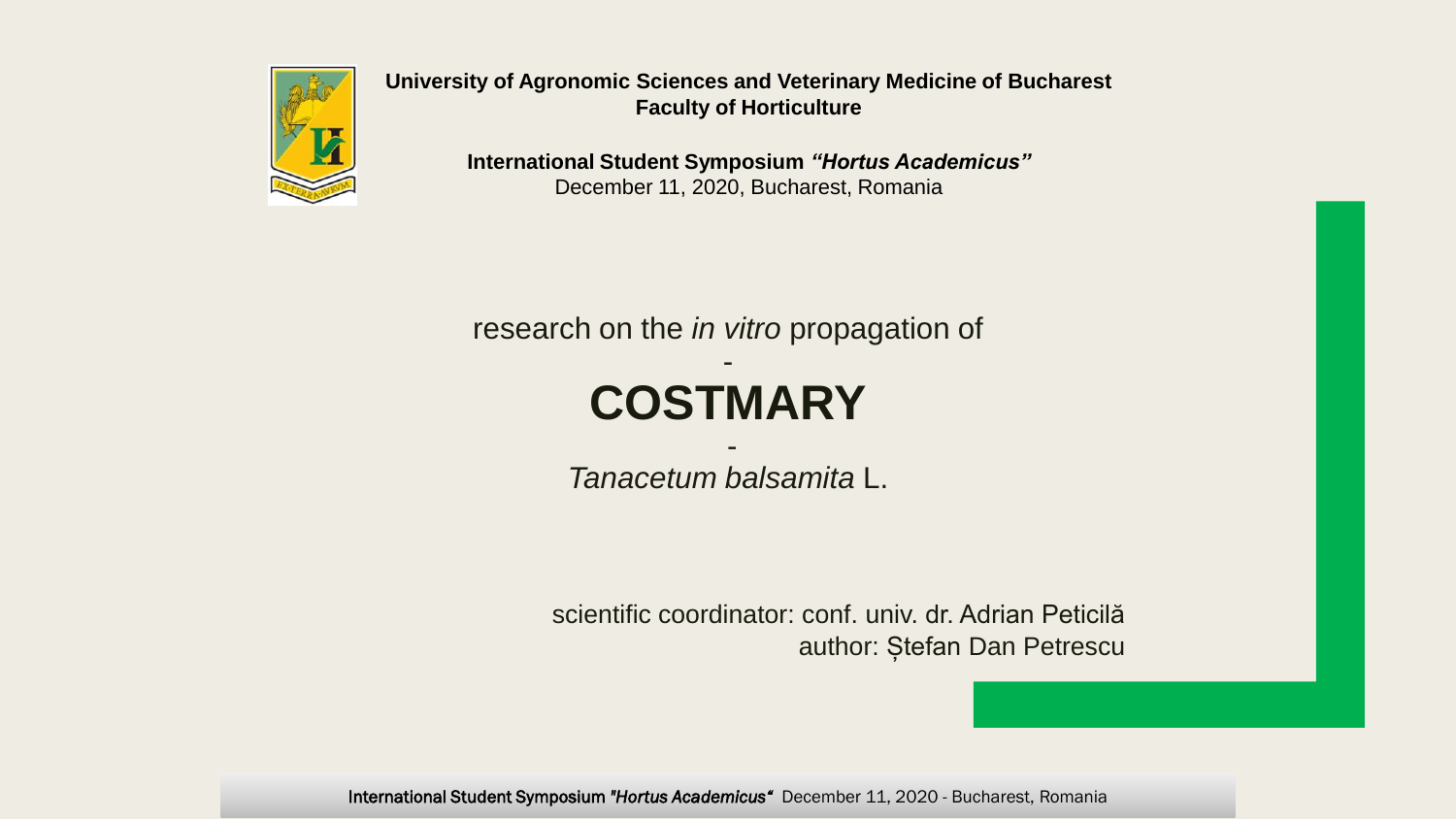#### **Costmary** *Tanacetum balsamita* L.

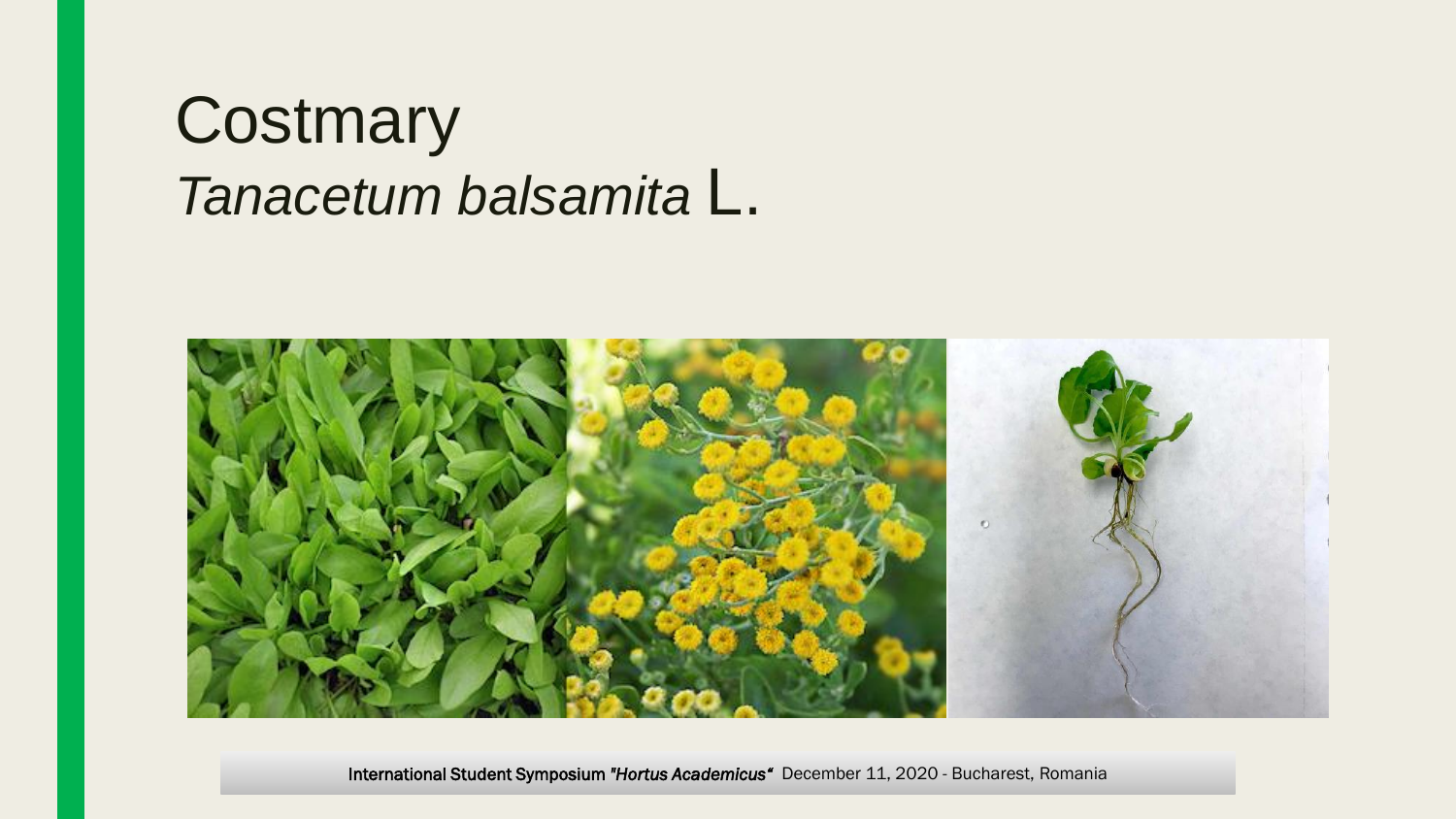### **Justification**



■ *Tanacetum balsamita* L. (Costmary) has recently come into the attention of the scientific community (and the pharmaceutical industry) due to its high content in **special active substances** (volatile oils, bitter substances, tannins, saponins, flavones) - substances with strong **anti-inflammatory, antifungal** and **antibacteria**l properties.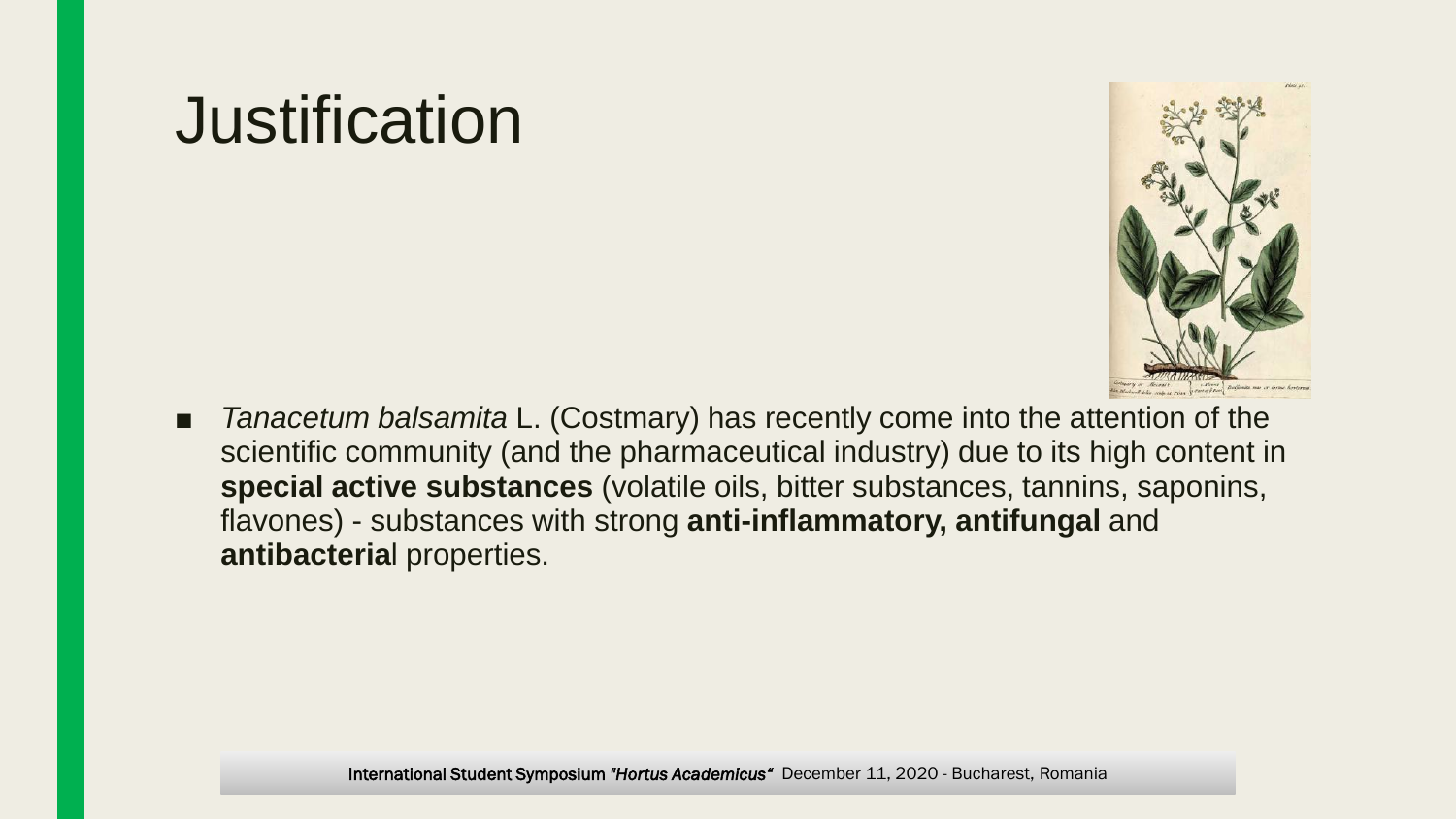### **Justification**



■ **Micro-propagation**, through the massive proliferation of a special individual (rich in active substances of interest) is an **economically efficient response**  with an extremely productive potential

! in a global market of guaranteed and certified quality of raw materials, these 'raw materials' are generating active substances of much better quality, better tolerated by the human body, with a more complex structure, in total harmony with the environment and much cheaper then their chemically synthesized copies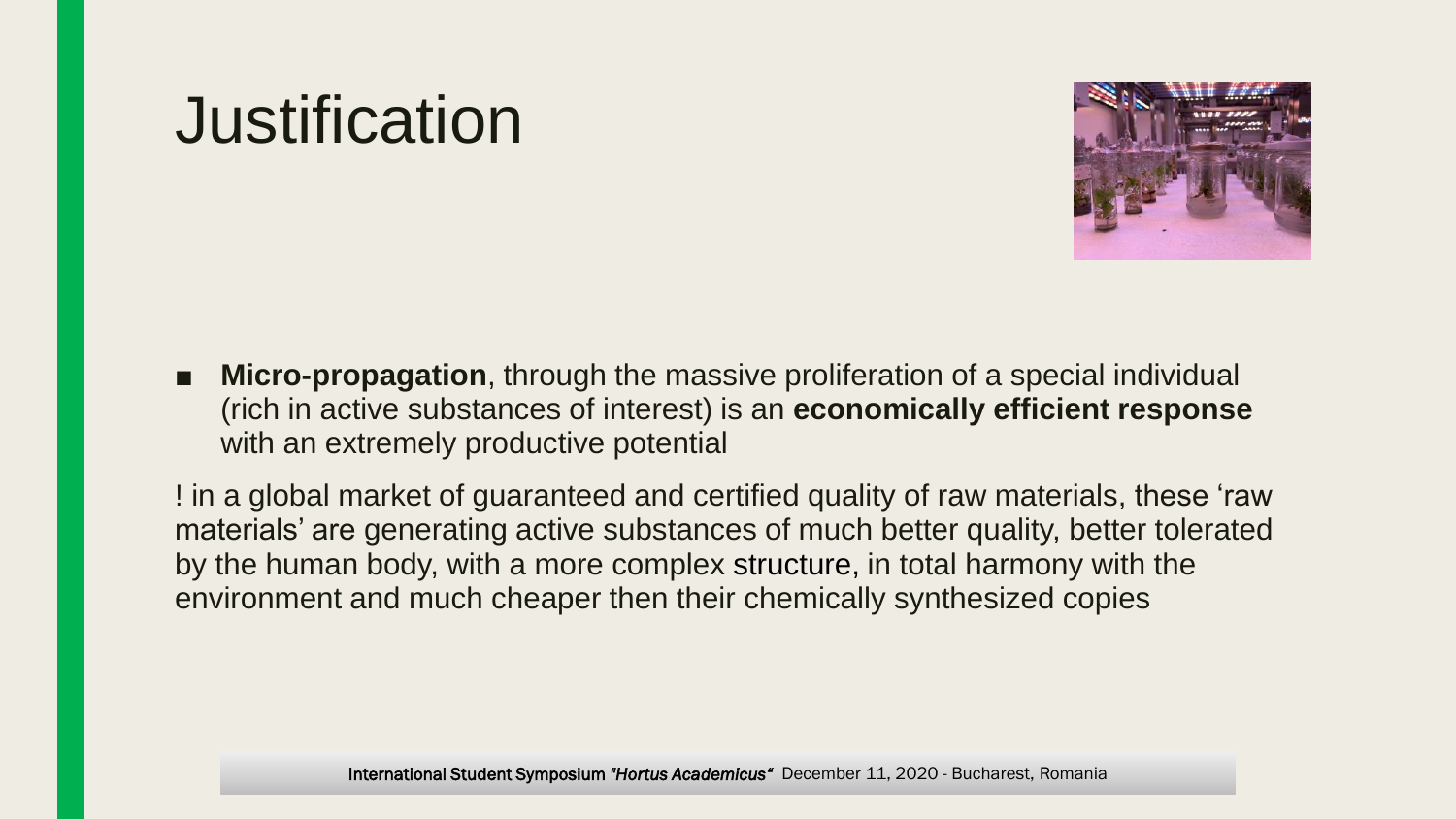# **Objectives**



- the **main objective** of the present research was to study the *in vitro* multiplication of *Tanacetum balsamita* L., focusing on:
	- the percentage of germination after seed disinfection,
	- the tissue increases in length and volume

and

■ establishing the most suitable culture medium for multiplication by seeds and by explants.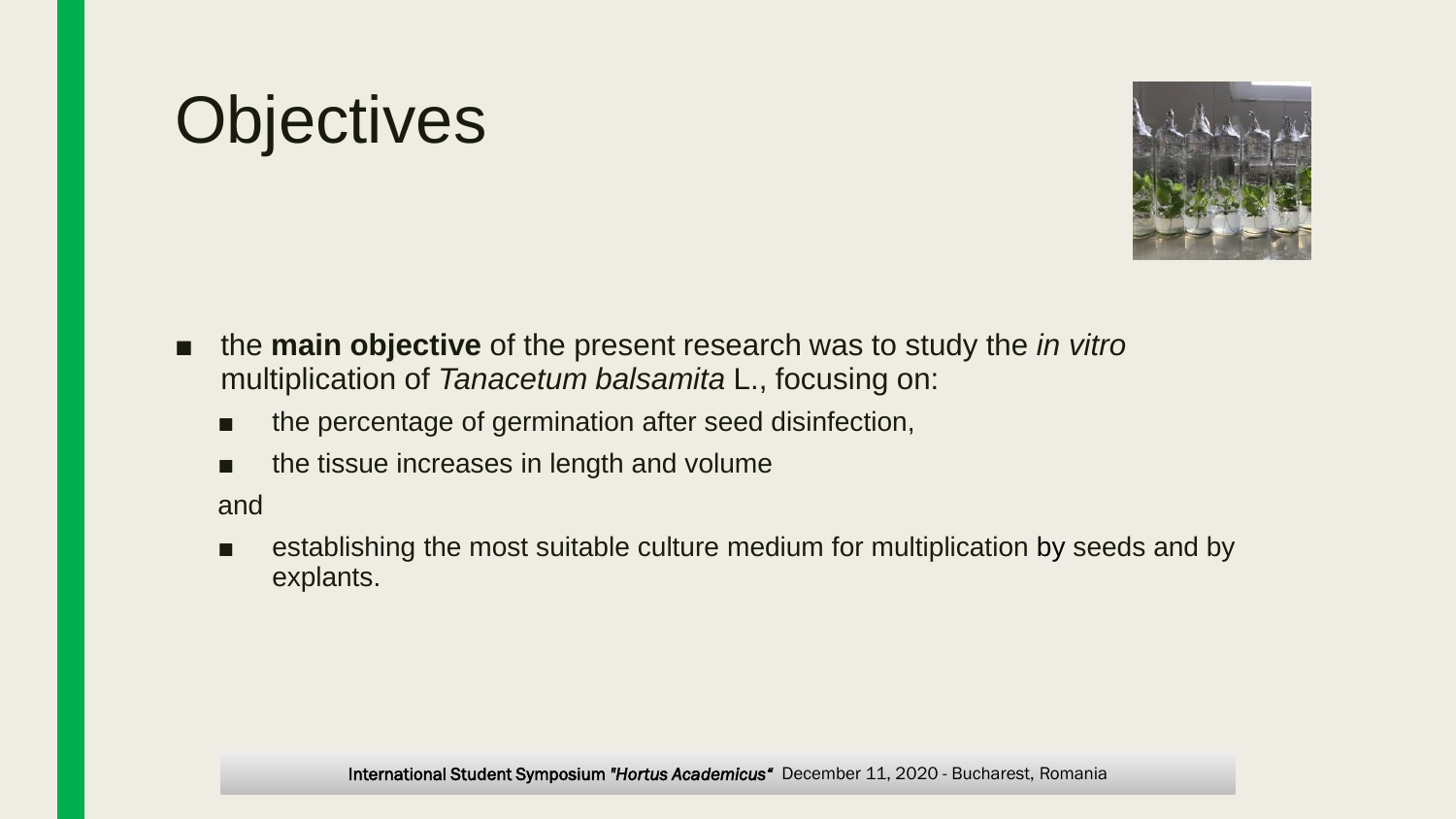# **Objectives**



#### ■ intermediate / secondary objectives were:

- documenting the seed germination capacity
- finding a favorable disinfection protocol
- identifying a growth-friendly inoculation medium
- identifying a favorable multiplication medium and multiplication rate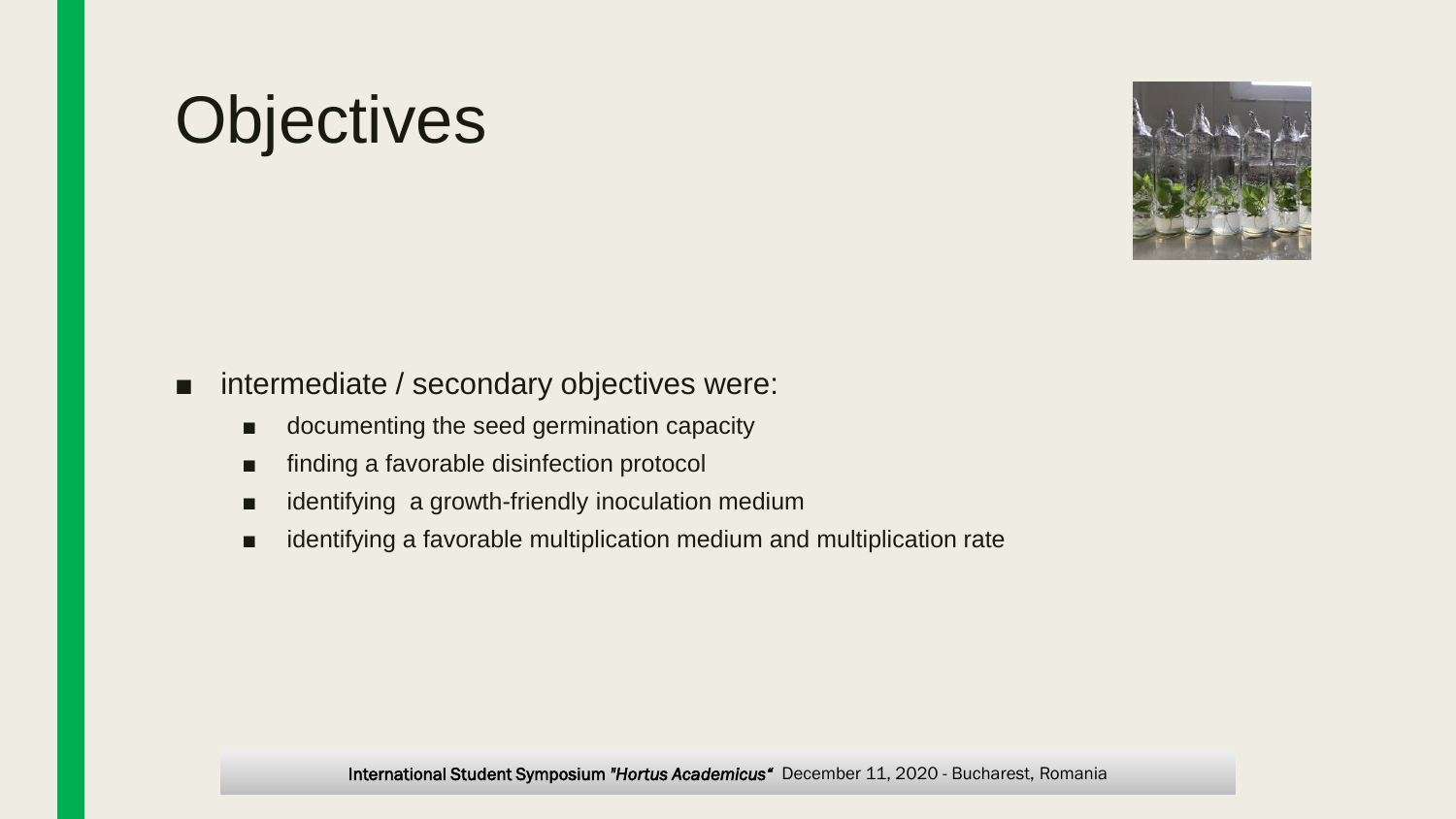### the Venue



■ was in the USAMV campus – at the micro-propagation laboratory of CCSCPA "Hortinvest".

there were activities of:

- preparing medium for growth and multiplication
- working at the laminar flow hood
- noting down and interpreting observations on the plants
- cleaning / disinfecting / sterilizing equipment and instruments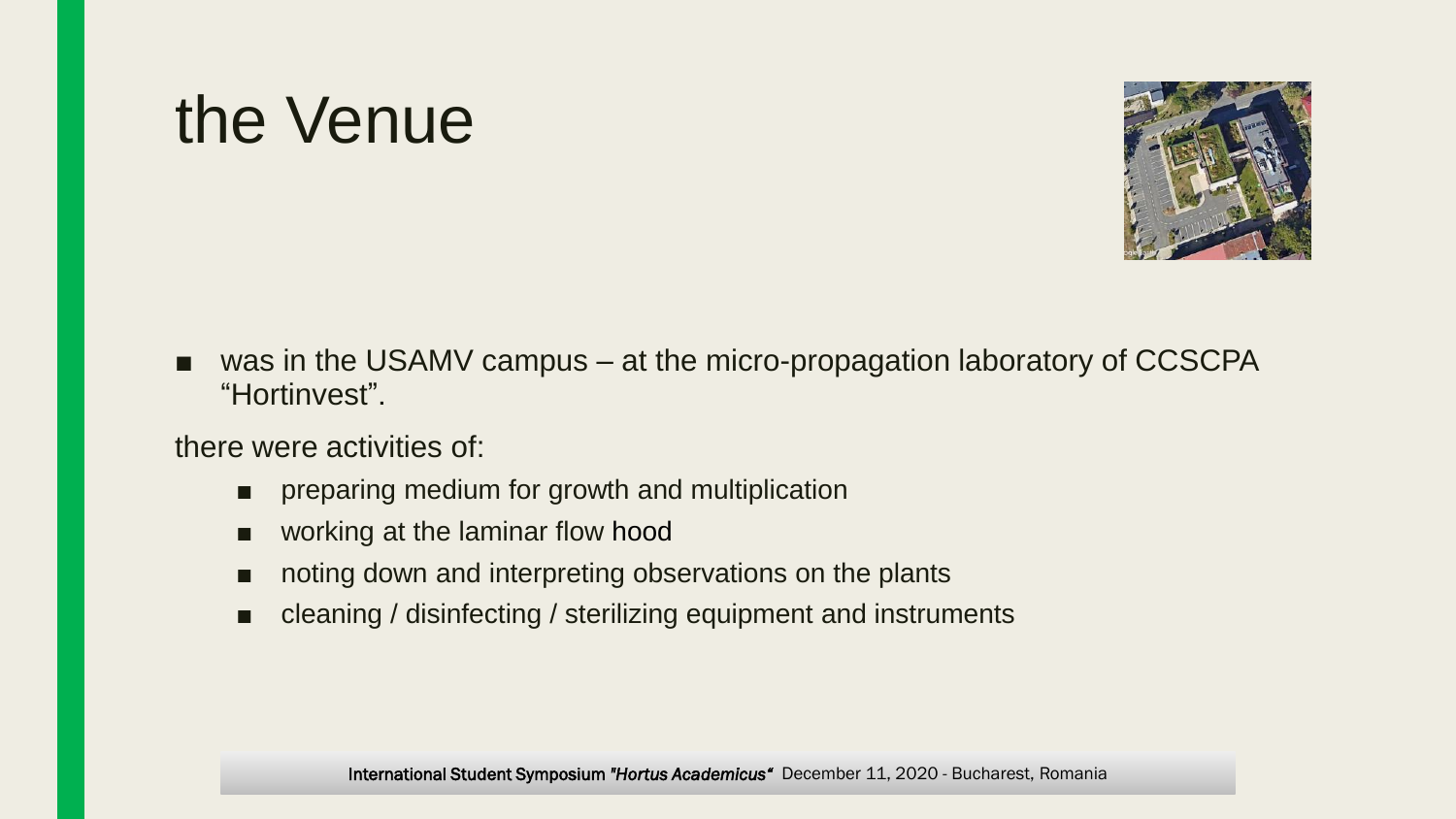#### the Material..



- approx. 100 seedlings were used for the experiments all germinated and grew *in vitro* from *Tanacetum balsamita* L. seeds, harvested out of the spontaneous flora
- the seeds are very small, in length of approx. 2mm, in diameter of approx. 0.3mm - with a shape specific to most seeds of the Compositae / Asteraceae family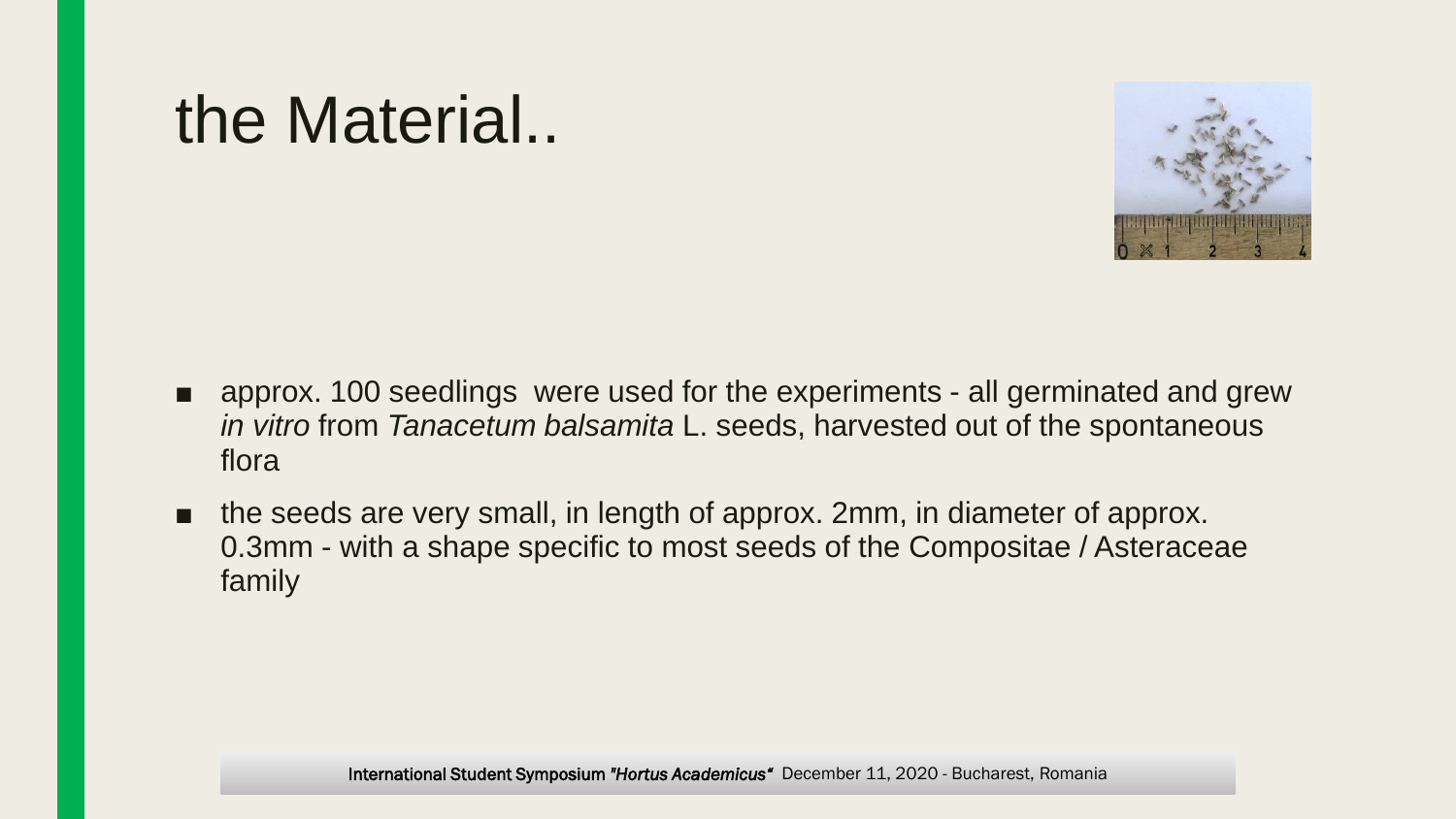#### ..and the Method



#### ■ during the research, experiments and observations were performed on and for:

- the seed germination capacity
- the disinfection protocol used before inoculation
- identifying a favorable growth medium

and

■ establishing a favorable multiplication medium and multiplication rate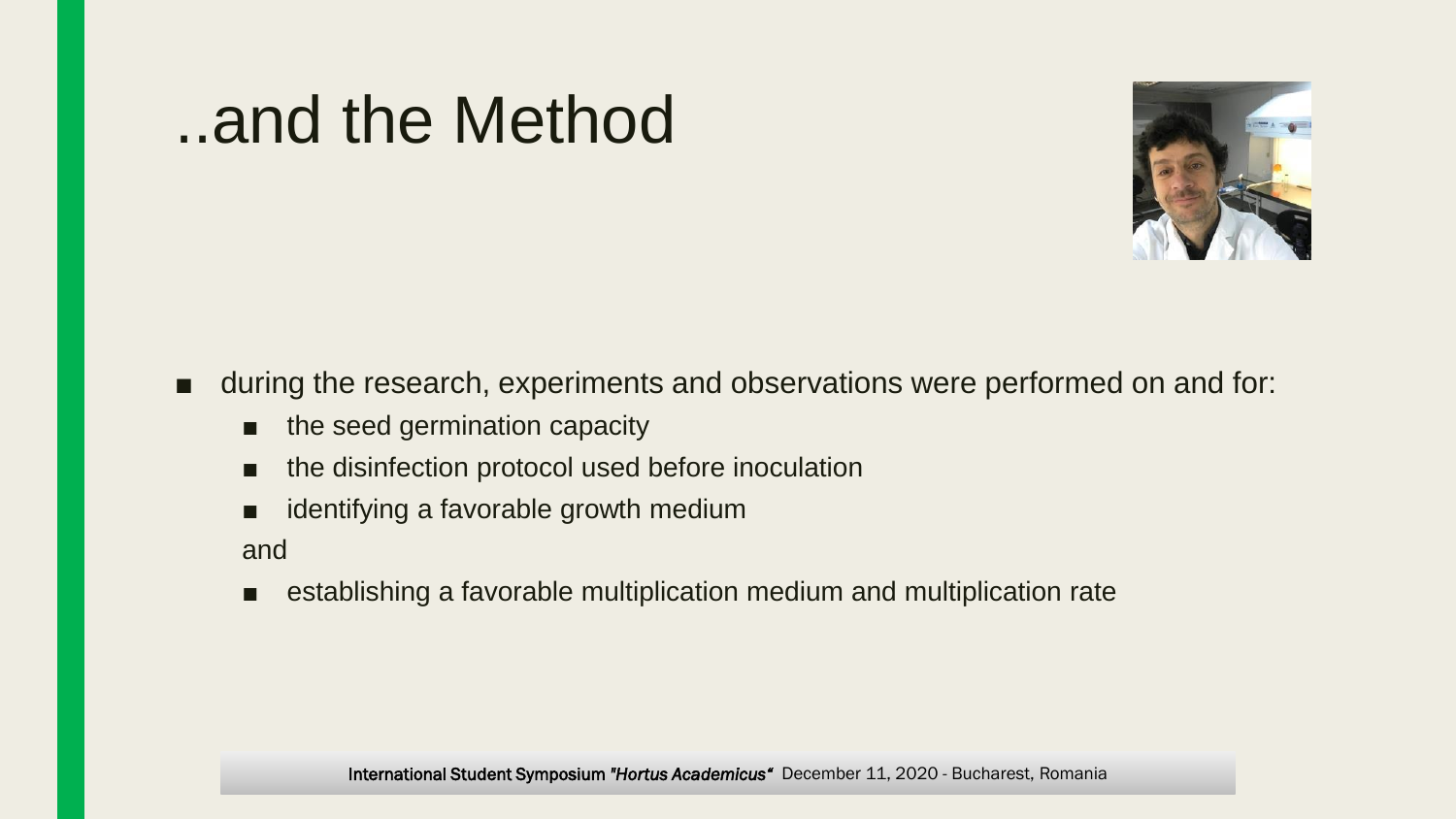### the Results

- the GERMINATION test -



- in the *in vivo* germination test no differences were observed in terms of germination capacity in light or dark environment, there were identical rates of 95%.
- the *in vitro* germination test rates: 90% for P1, 75% for P2, 85% for P3 and P4

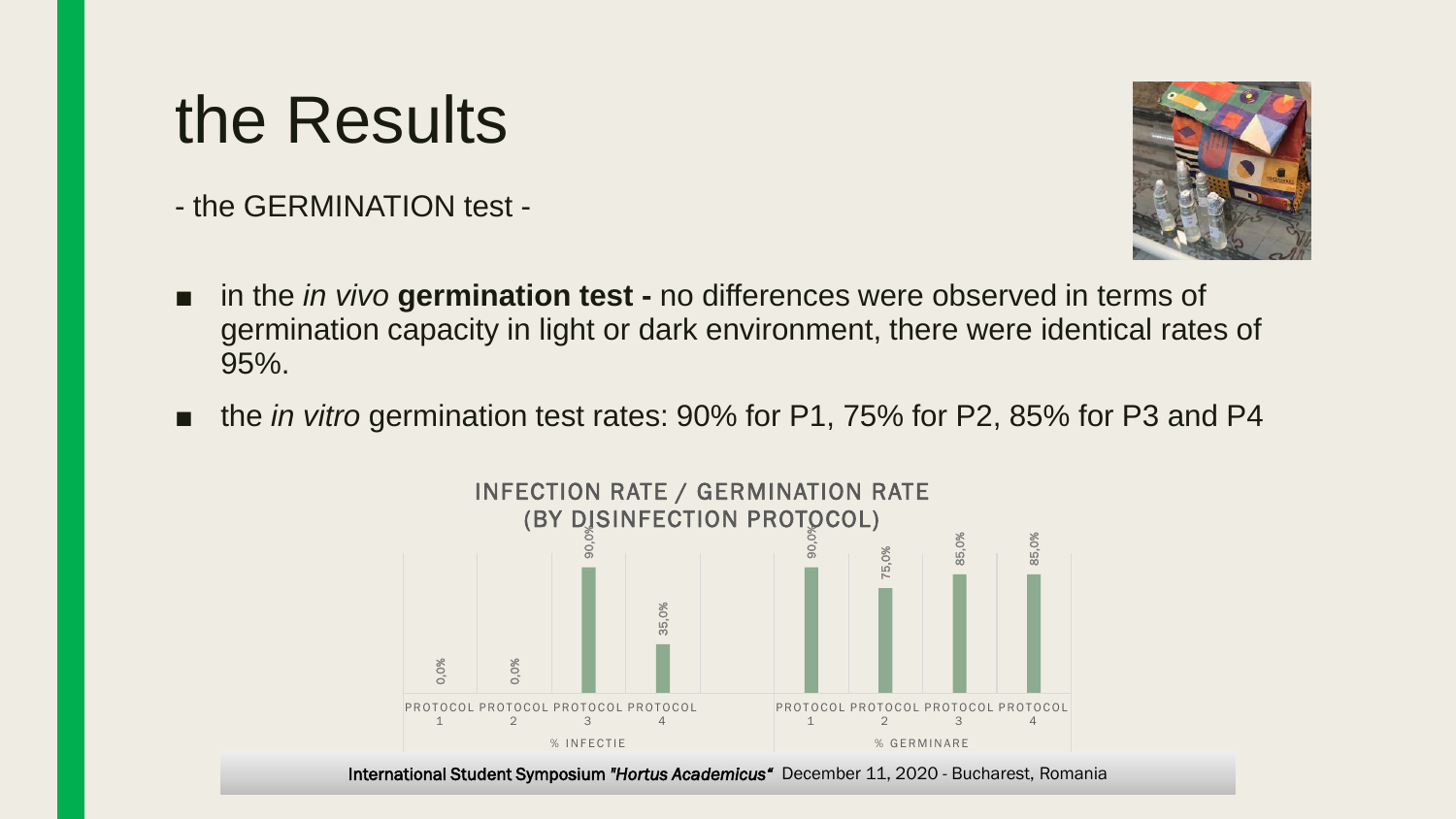- the DISINFECTION protocol -



- for **seed disinfection**, the best protocol identified out of 4 proved to be the P1. (Flint fungicide 0.45% - 5 min; rinse 2x in distilled water, sterile - 2x3 min; ethanol 70% - 10 sec; rinse in distilled water, sterile - 3 min; commercial NaClO solution 10% - 8 min; rinse 3x in distilled water, sterile - 1x5 min + 2x3 min.)
- the **total infection rate** after using this protocol (P1) was **0%** and the germination rate for total **germinated seeds** was **90%**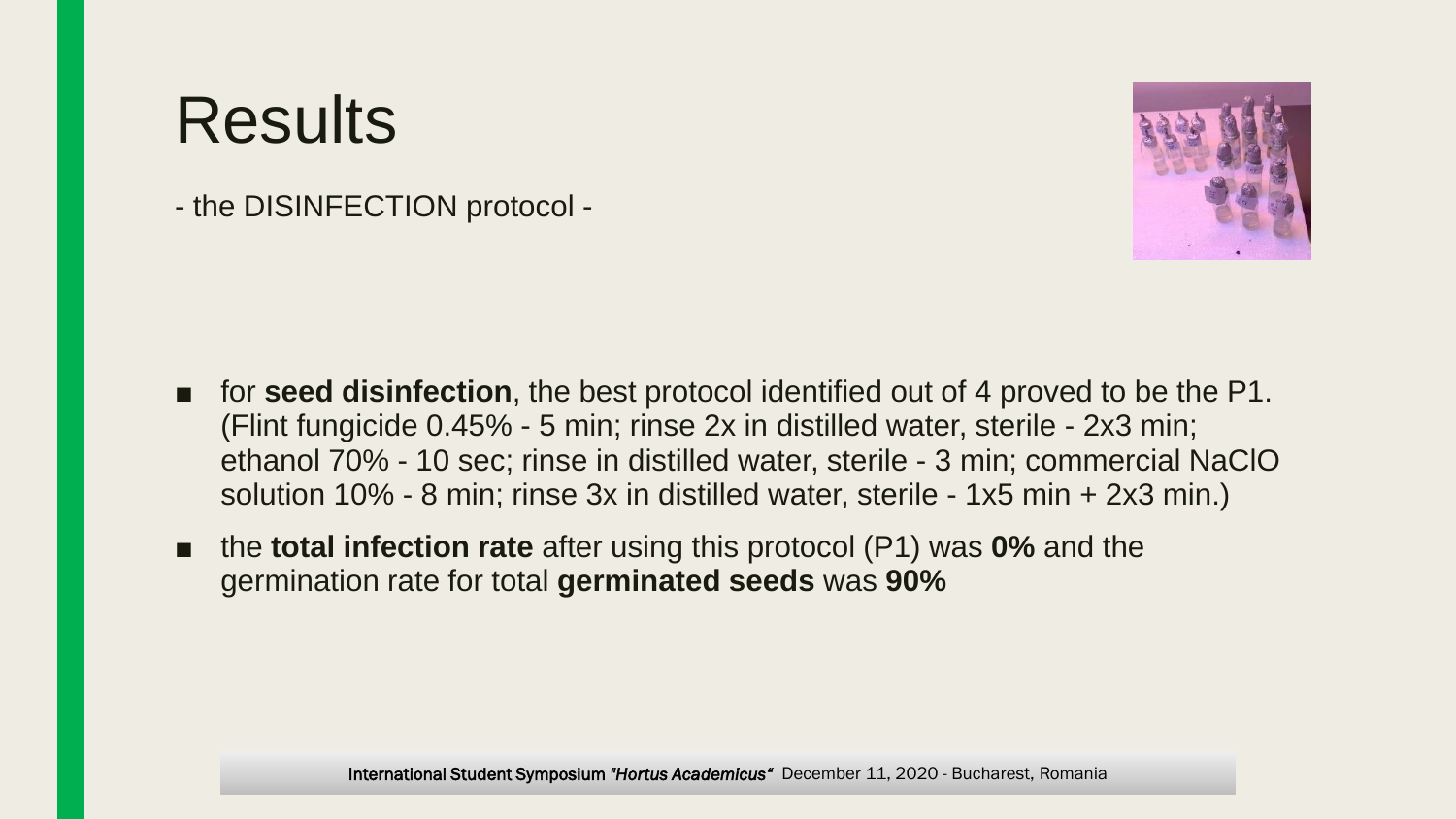- the CULTURE medium -



■ as an **inoculation medium conducive to growth and development**, out of the 2 culture medium chosen to be tested - Murashige et Skoog (MS) without hormones and Gamborg (B5) without hormones - the **MS- medium** proved to be comparatively more **favorable to growth and seedling development** of *Tanacetum balsamita* L seedling medium growth (MS vs. B5)

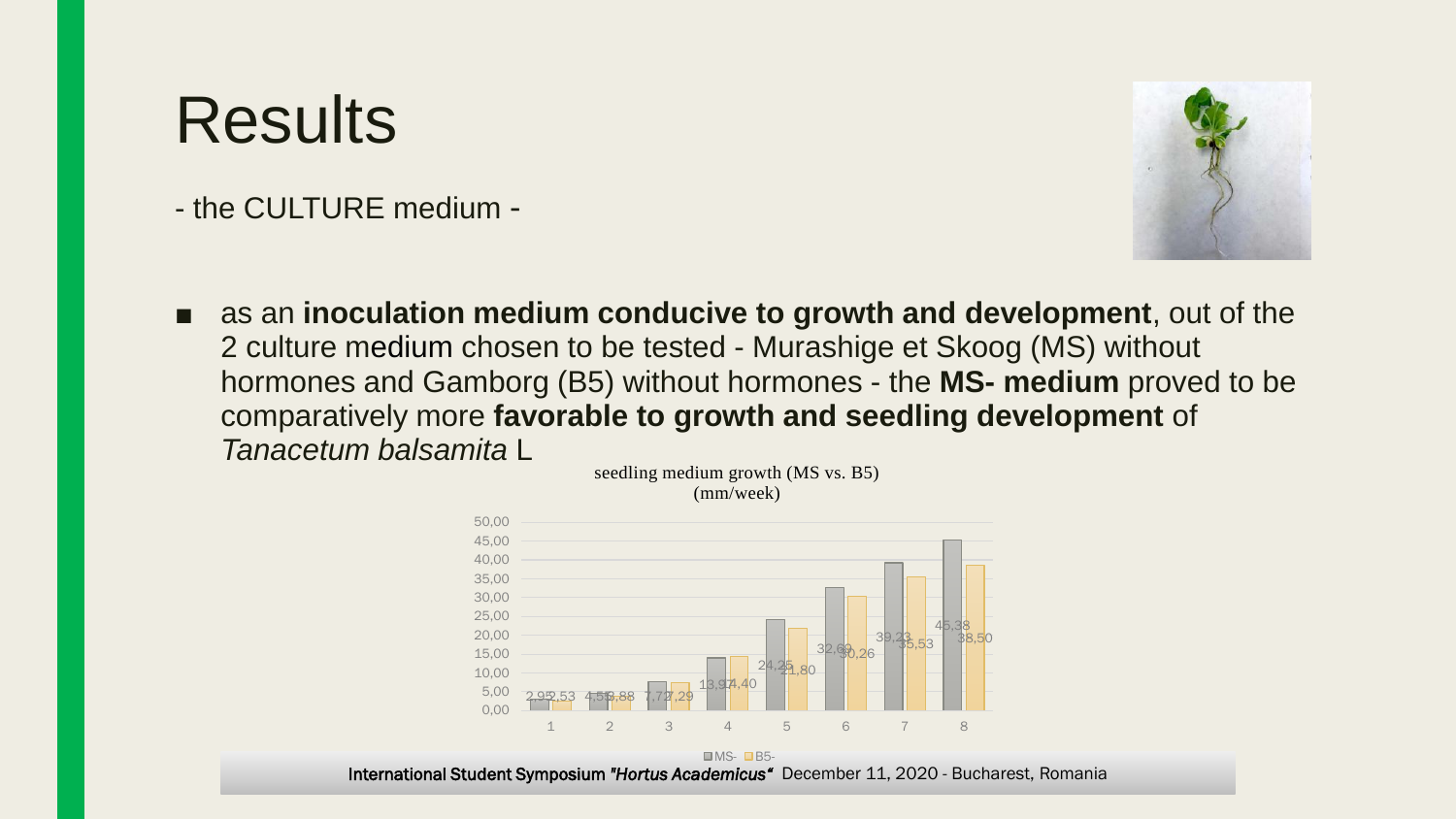- the MULTIPLICATION medium -



■ of the 4 multiplication medium tested, the **best comparative results** were obtained on MM1 (**MS with 1 mg/l IBA; 1 mg/l BAP; 0.5 mg/l GA3**) – there was a total growth volume of 8.150 mm3 and 24 explants were obtained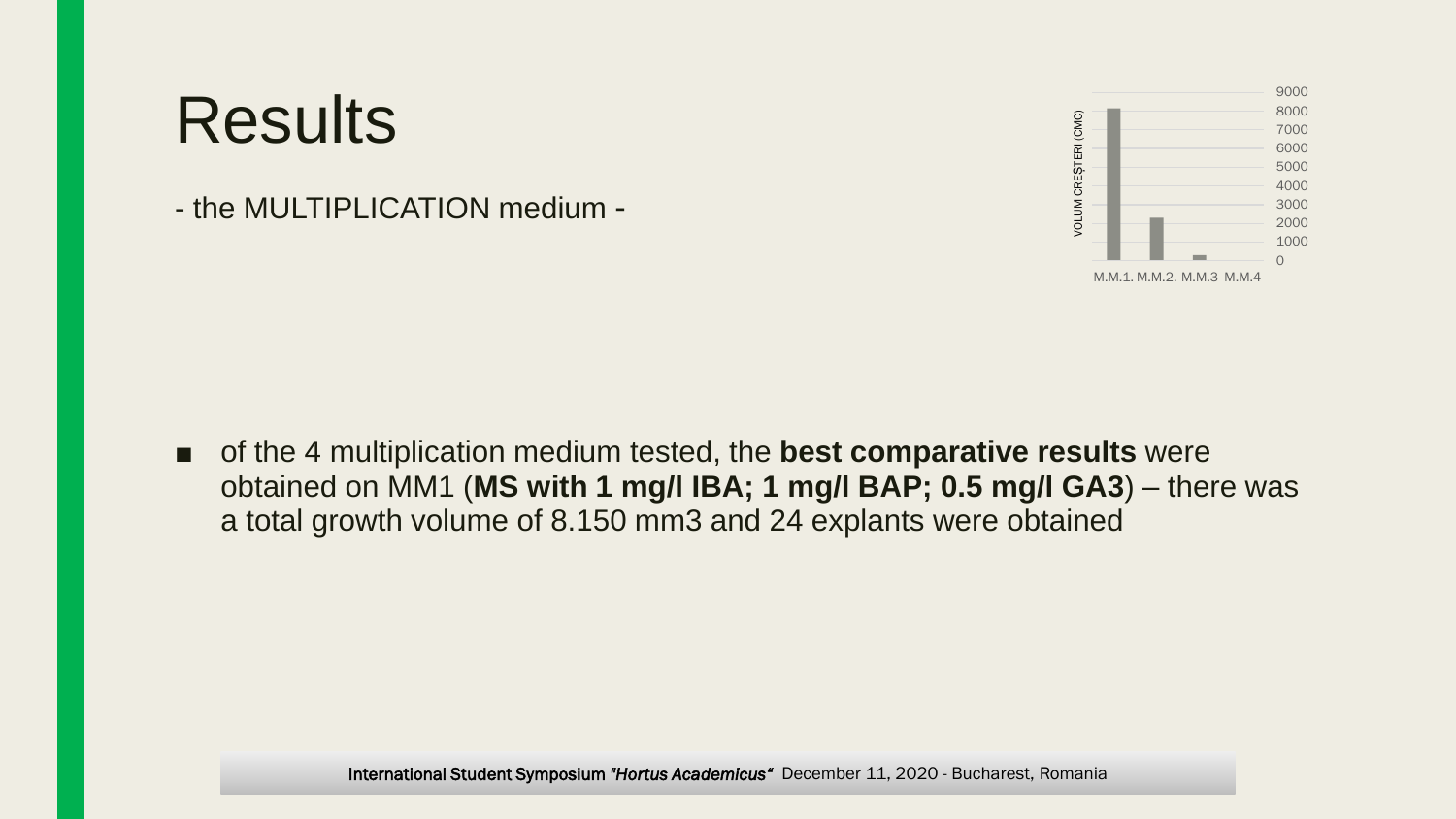- the MULTIPLICATION rate -



- **the multiplication rate** had also the best results also on MM1 with a yield of **4.8** explants per transplanted and survived seedling
- **24 explants** were obtained on MM1 vs. 9 explants on MM2 vs. 3 explants on MM3 vs. **0 on MM4** – out of 6 seedlings transplanted on each multiplication medium. NUMĂR de EXPLANTE

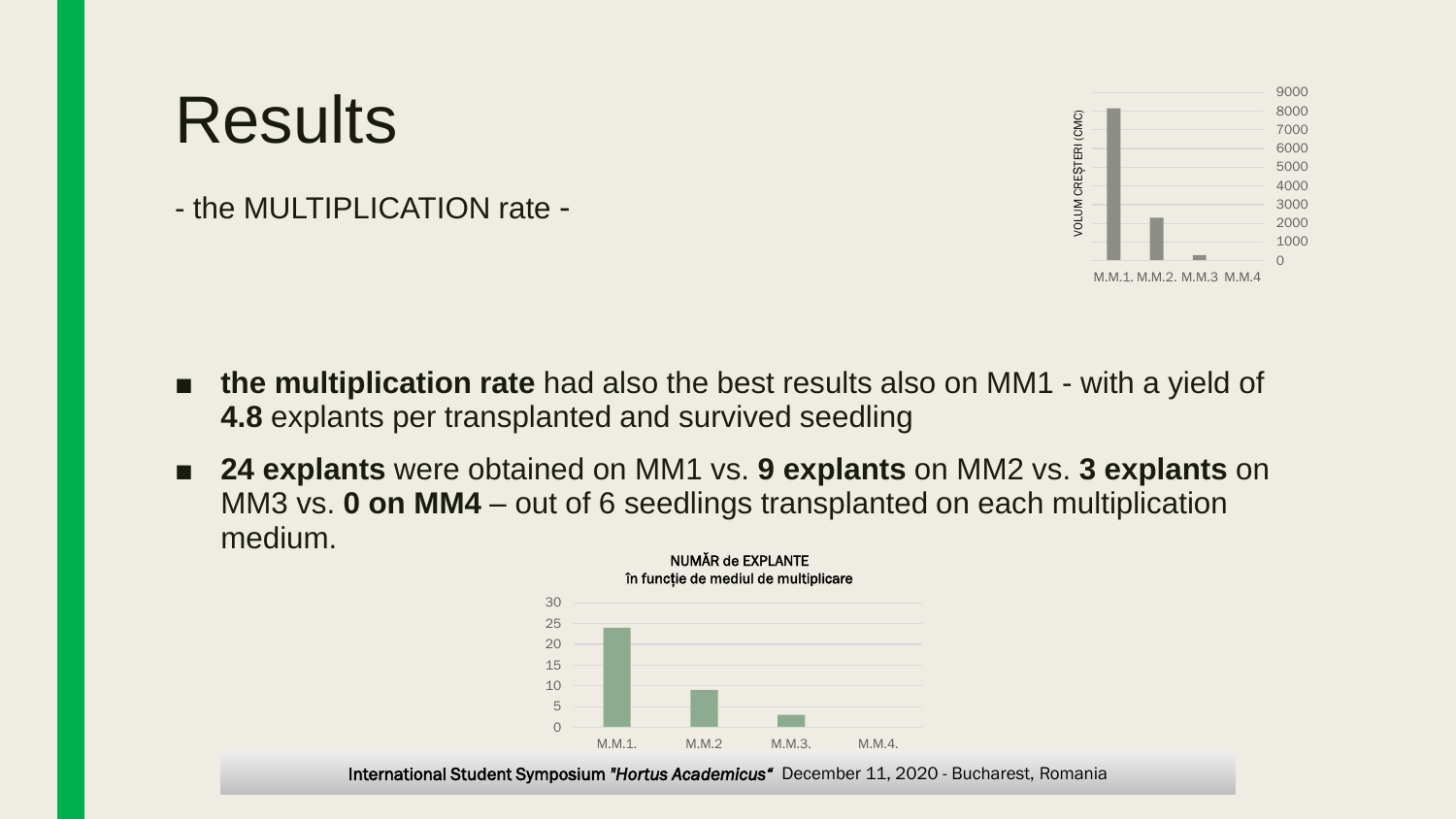- the MULTIPLICATION medium -



■ **! lower hormone concentrations** had much **better effects** on the multiplication and/or growth of transplanted seedlings.



Explant caracteristic - M.M.4 Explant caracteristic - M.M.3 Explant caracteristic - M.M.2.



Explant caracteristic - M.M.3





Explant caracteristic - M.M.1.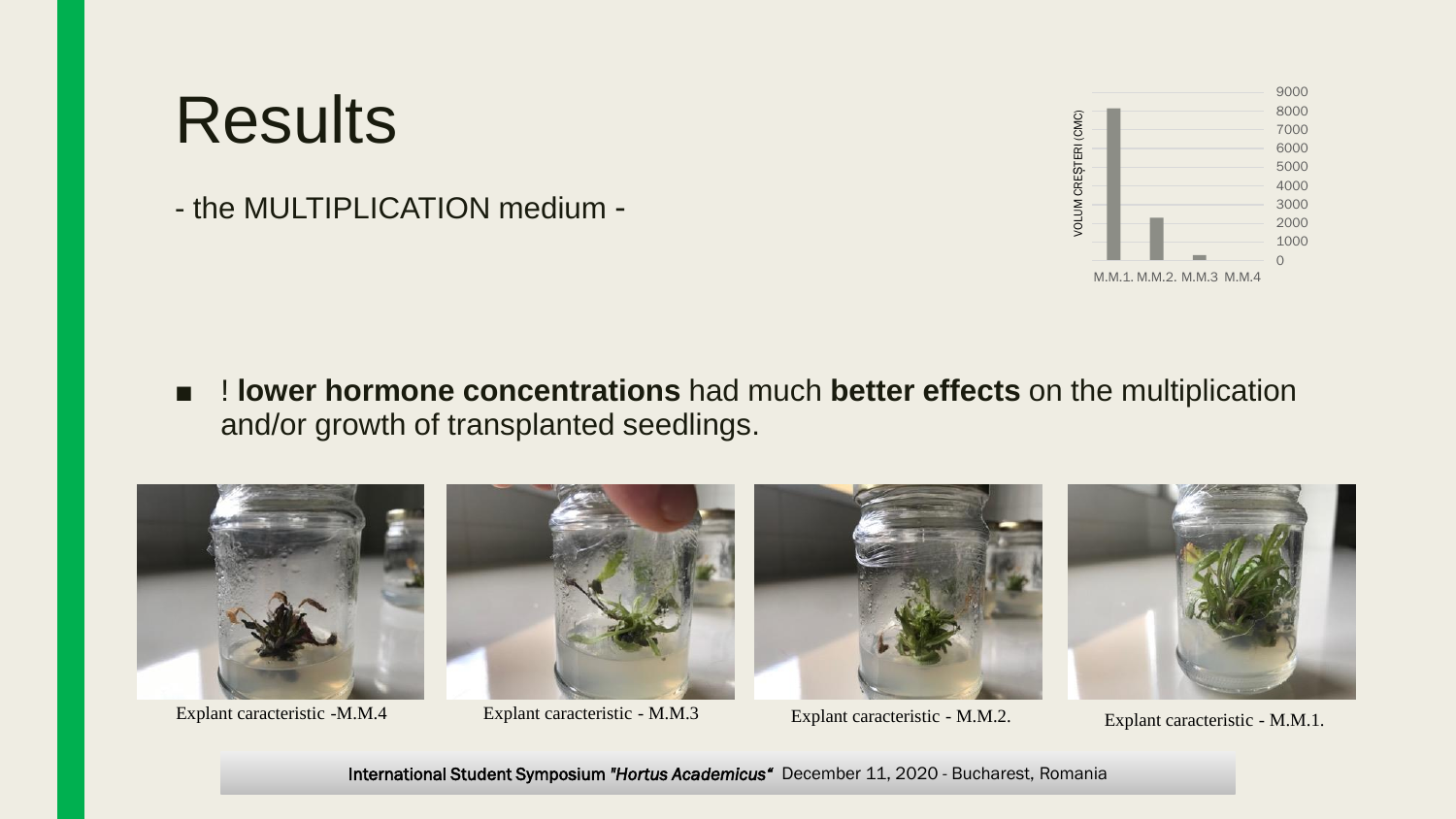# Conclusions (and recommendations)

following the experiments on growth, development and *in vitro* multiplication of Tanacetum balsamita L. plants.

#### ■ the use for **seed disinfection** of a **protocol** consisting of:

- 1x Flint fungicide 0.45% 5 min;
- 2x distilled water, sterile 2x3 min;
- $\blacksquare$  1x 70% ethanol 10 sec;
- 1x distilled water, sterile 3 min;
- 1x commercial 10% NaClO solution 8 min;
- 3x in distilled water, sterile 1x5 min + 2x3 min

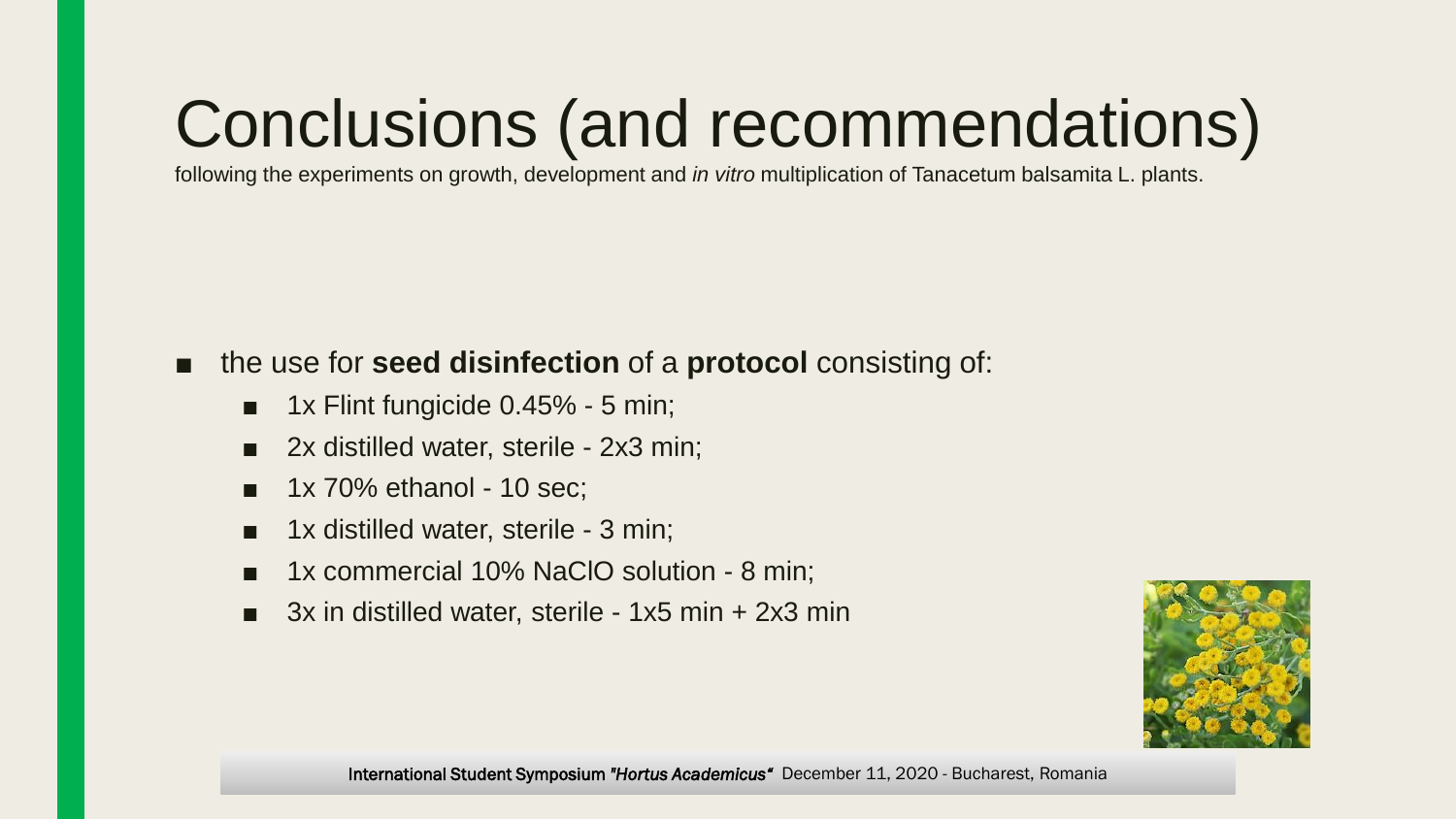# Conclusions (and recommendations)

following the experiments on growth, development and *in vitro* multiplication of Tanacetum balsamita L. plants.

■ for **inoculation, germination, growth** and **development** of seedlings in the first 6-8 weeks - MS culture medium without the addition of any hormones.

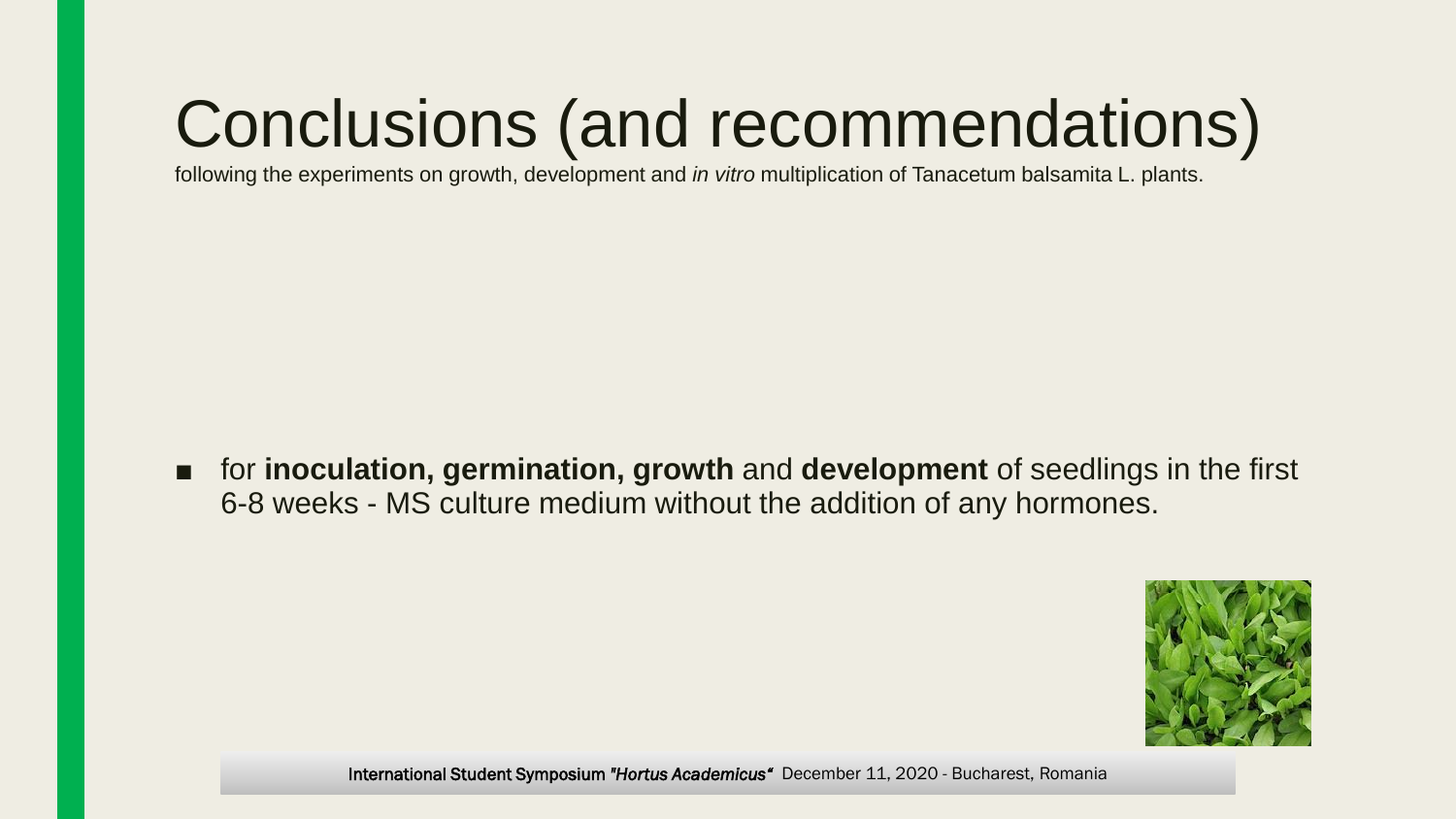# Conclusions (and recommendations)

following the experiments on growth, development and *in vitro* multiplication of *Tanacetum balsamita* L. plants

■ for the **multiplication of explants** – the use of a MS culture medium with hormones added as follows: 1 mg/l IBA; 1 mg/l BAP; 0.5 mg/l GA3